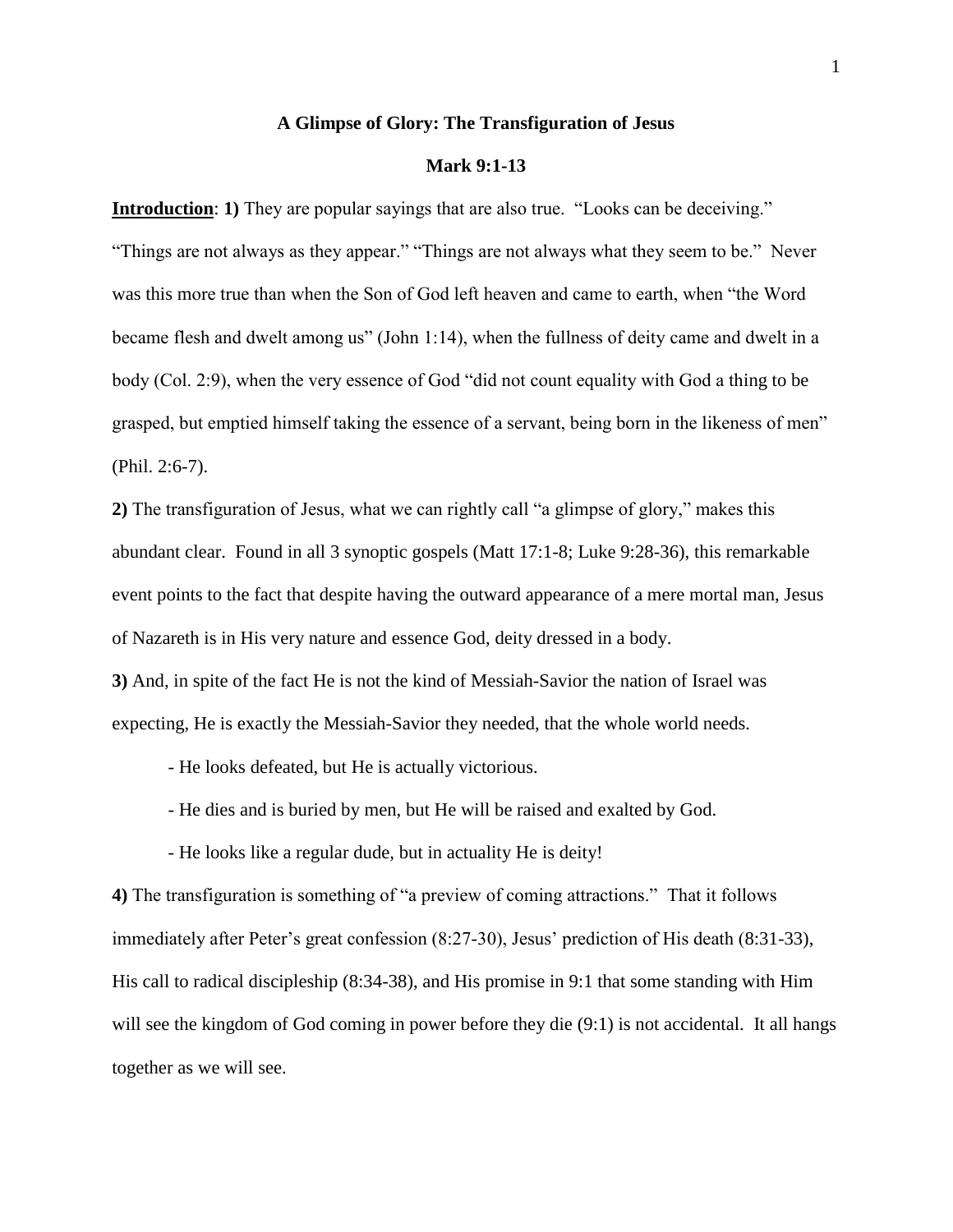**5)** There are some remarkable parallels in this account of our Lord's transfiguration and a visit to a mountain made by Moses recorded in Exodus 24 and 34. What happened to Moses in the early stages of redemptive history prefigured and anticipated a greater Moses, a greater Exodus and a greater salvation. Note the following:

| <b>Moses</b>                                                                                           | <b>Jesus</b>                                                                  |
|--------------------------------------------------------------------------------------------------------|-------------------------------------------------------------------------------|
| Moses goes with three named persons plus<br>seventy of the elders up the mountain (Ex.<br>$24:1, 9$ ). | Jesus takes three disciples up the mountain<br>(Mark 9:2).                    |
| Moses' skin shines when he descends from the<br>mountain after talking with God (Ex. 34:29).           | Jesus is transfigured and his clothes become<br>radiantly white (Mark 9:2-3). |
| God appears in veiled form in an over-<br>shadowing cloud (Ex. 23:15-16, 18).                          | God appears in veiled form in an<br>overshadowing cloud (Mark 9:7).           |
| A voice speaks from the cloud (Ex. 24:16).                                                             | A voice speaks from the cloud (Mark 9:7).                                     |
| The people are afraid to come near Moses after                                                         | The people are astonished when they see Jesus                                 |
| he descends from the mountain (Ex. 35:30).                                                             | after he descends from the mountain (Mark                                     |
|                                                                                                        | $9:15$ ).                                                                     |

(adapted from Garland, NIVAC, 342).

A new and greater Moses has arrived, the long awaited prophet he had promised in Deuteronomy

18:15-20. Yes, He is God's eschatological prophet. He is also God's much loved Son.

# **I. Look at the glory of the Son of God. 9:1-4**

- 1) The call to follow Jesus in discipleship is not easy. It requires self denial and death to self
	- (8:34). It calls us to lose our life for Christ and His gospel (8:35).
- 2) Such a calling is a costly calling. It is also a calling filled with encouragement and

confirmation.

- 3) Jesus provides just that when He says "Truly (Gr. *amen*), …there are some standing here who will not taste death until they see the kingdom of God after it has come with power." Interesting Jesus' use of *amen* which gives personal authority to His words has no parallel in ancient literature. It is utterly unique to Him!
	- Jesus was not talking about the arrival of the kingdom and was not in error.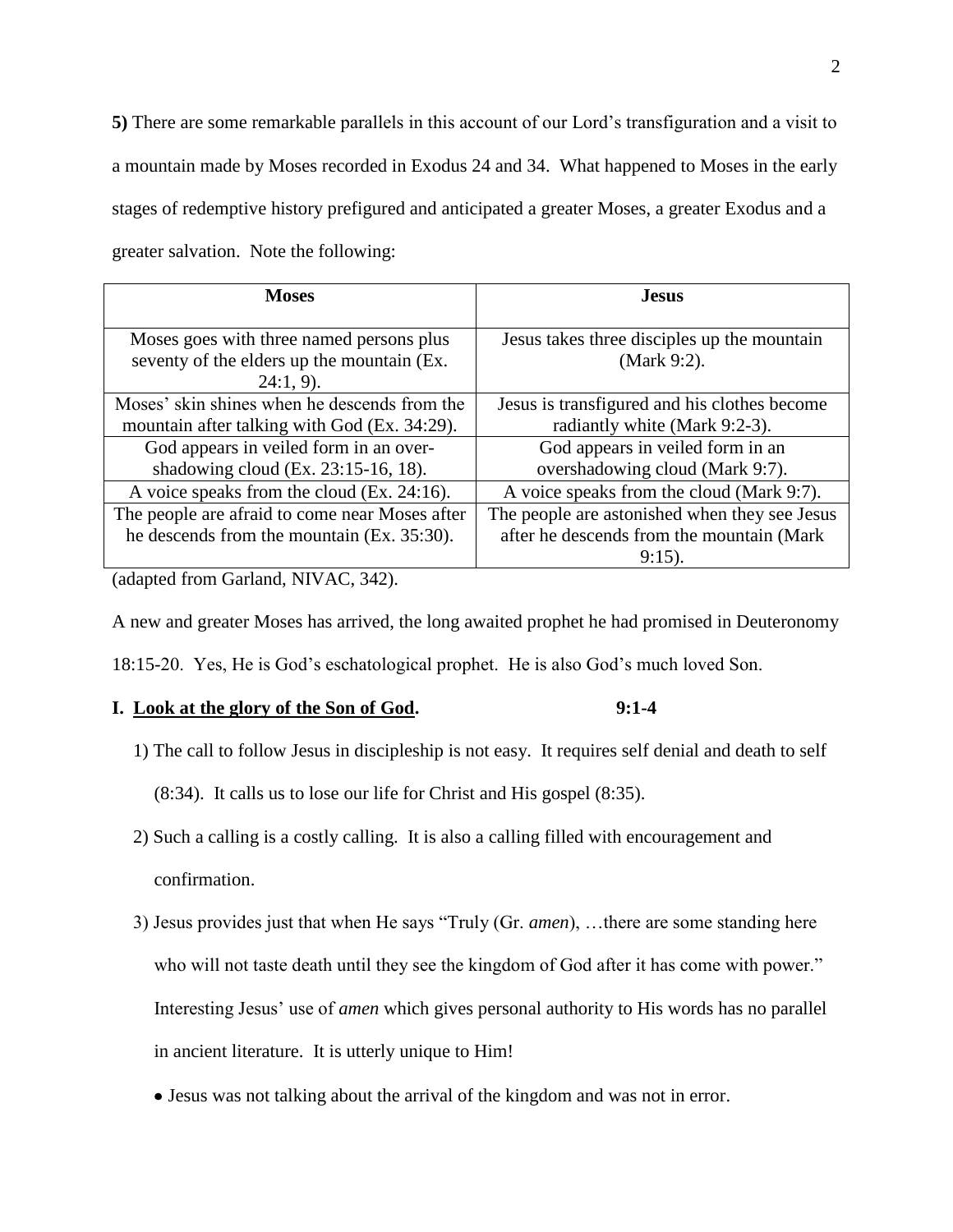- He was not talking, at least exclusively, about the coming of the Spirit at Pentecost (Acts 2).
- He was not talking about the fall and destruction of Jerusalem (A.D. 70).
- He was talking about the transfiguration which immediately follows and His glorious resurrection of which the transfiguration is something of a preview of that coming attraction.
- Again, His use of *amen* is without parallel! This announcement is rooted in His authority and no one else! He says it. That settles it!

## 1) He was God incognito. **9:1-3**

- Six days following Jesus' radical teaching on discipleship (Luke 9:28 says 8, being  $\bullet$ inclusive of the day of teaching and transfiguration), Jesus takes the inner circle of Peter, James and John (cf. 1:16-20; 3:16-17; 5:37-43) up to a high mountain by themselves (v. 2). Tradition says it was Mt. Tabor, a small mountain separating Galilee from Samaria. However, Mt. Hermon (9,000 ft) in the far north of Galilee is more likely. Interestingly Hermon has as it root meaning the idea of holy or sacred. In 2 Peter 1:18, Peter talks of his experience at the transfiguration and writes, "For we were with him on the holy mountain."
- With typical Markan simplicity he says "and he was transfigured before them." The  $\bullet$ word is *metamorphothe*. We get our word metamorphosis from it. The word means to change and here, it speaks of a radical transformation, not in Jesus' nature, but of an inward transformation that reveals His true self and essence in an outward visible manifestation. The verb only occurs 4 times in the New Testament (Mark 9:2; Matt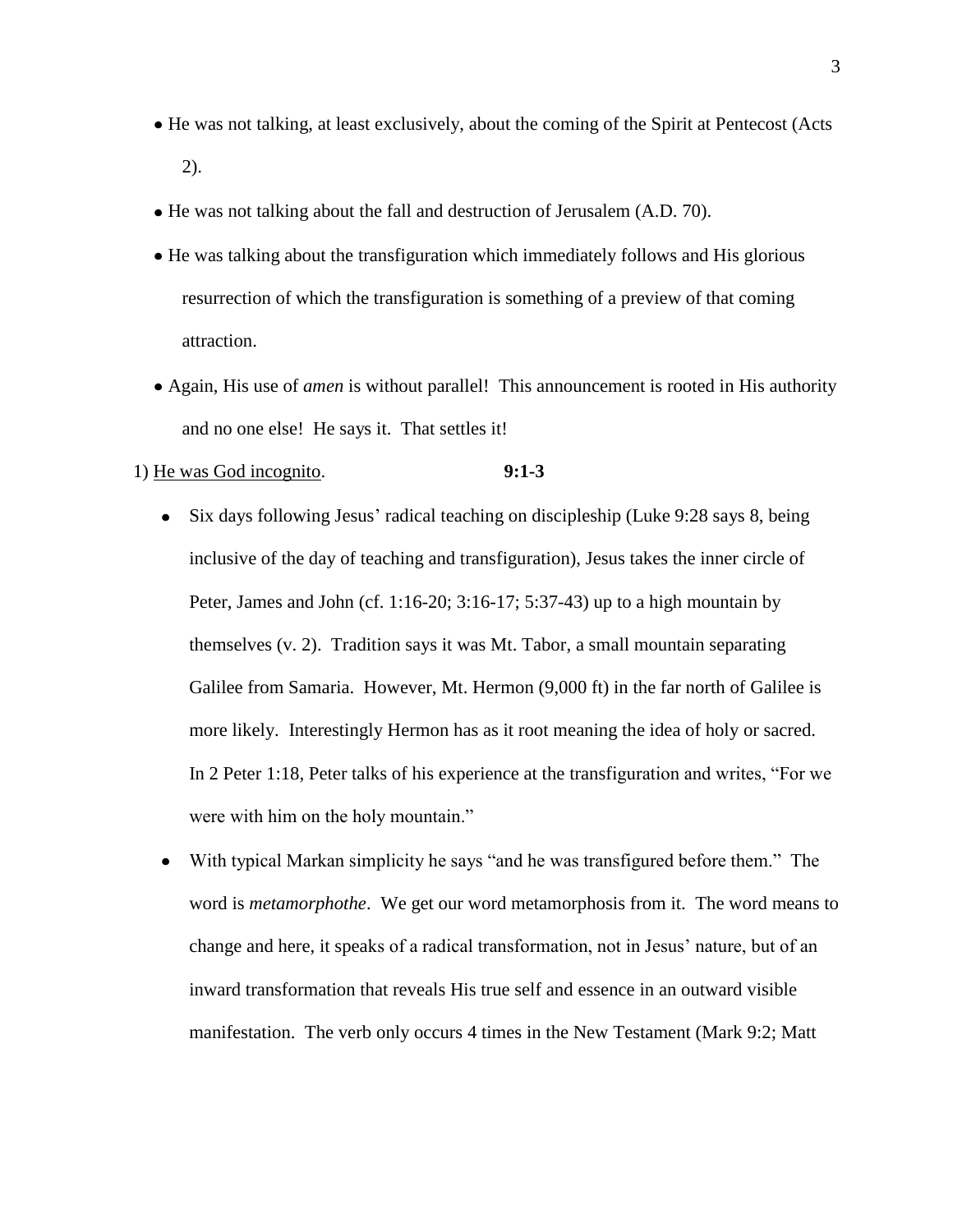17:2; Rom 12:2; 2 Cor. 3:18). In each instance a radical change or transformation is in view.

- Verse 3 amplifies the change that took place noting that even "his clothes became radiant, intensely white, as no one on earth could bleach them."
	- Matt. 17:2 says, "his face shone like the sun."
	- Luke 9:29 says, "as he was praying, the appearance of his face was altered, and his clothing became dazzling white."
	- Psalm 104:1 says, "Bless the Lord, O my soul! O Lord my God, you are very great! You are clothed with splendor and majesty."
- For a brief moment our Lord's true identity is allowed to shine forth in all its glory. Here is the Christ they will see when He triumphantly comes the  $2<sup>nd</sup>$  time riding on a white horse to establish his public and universal kingdom (Rev. 19:11-16).

# 2) He is the fulfillment of the Law and Prophets. 9:4

- While his glory is being displayed in brilliant light, Elijah and Moses appear talking to Jesus. Mark is silent on the nature of their conversation, but Dr. Luke helps us out when he says in Luke 9:31 they "spoke of His departure." The word for "departure" in the Greek text is "Exodus!" Jesus would lead the people of God out of the bondage and captivity of sin in a new Exodus through His death (a new Passover) and resurrection and constitute a new people called the Church.
- Why Elijah and Moses? 1) They represent the Law and Prophets. 2) They were both great deliverers. 3) Together they represent the prophetic tradition that points to the Messiah as the fulfillment. 4) Their appearance draws from Malachi 4:4-6 and the promise of the coming of the Day of the Lord. That text reads, "Remember the law of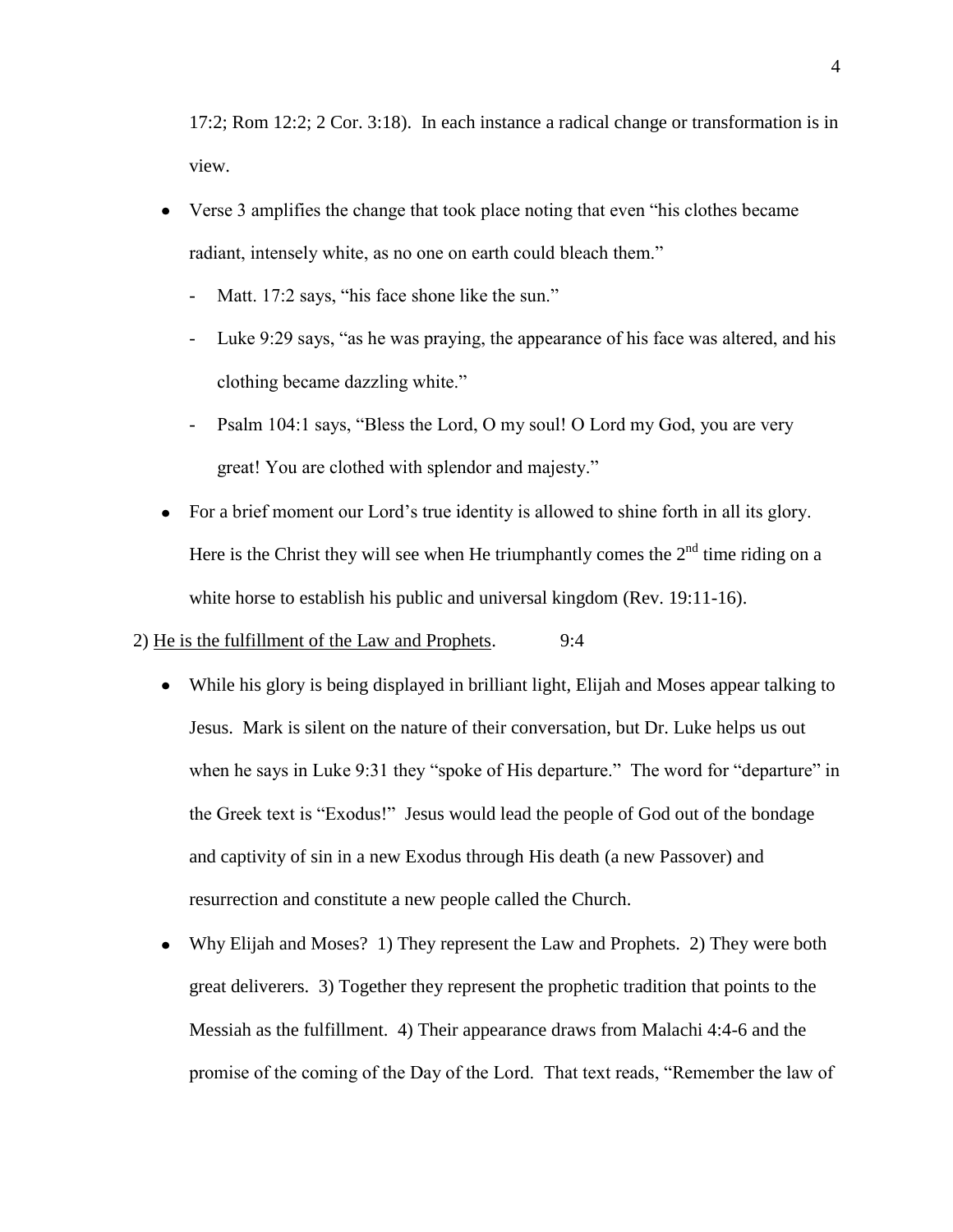my servant Moses, the statues and rules that I commanded him at Horeb for all Israel. Behold, I will send you Elijah the prophet before the great and awesome day of the Lord comes. And he will turn the hearts of fathers to their children and the hearts of children to their fathers, lest I come and strike the land with a decree of utter destruction." With their appearing the Law and Prophets are signaled as being fulfilled in the coming of Messiah who has brought the kingdom of God near (cf. Mark 1:15).

This is not Mt. Sinai déjà vu all over again. No, this is a gospel mountain not a law  $\bullet$ mountain. Here the Law of God and the grace of God converge in the One who is God incarnate and the fulfillment of all that the Old Testament scriptures promised. Look at Him and His gospel. There has never been one like Him and there never will be one like Him.

## **II. Listen to the voice of God the Father. 9:5-8**

- 1) There is a proverbial saying that goes something like this: "Better to remain silent and be thought a fool than to open your mouth and remove all doubt." In other words it is better not to say anything, especially if you don't know what to say, than to say something foolish.
- 2) In these verses only two persons speak: 1) Peter and 2) God the Father. It is noteworthy that Jesus does not say a word. He doesn't need to! Peter's words we can set aside and even excuse in light of his fear (v. 6) and foggy mind due to being suddenly awakened from a nap (Luke 9:32). The Father's words we must hear and heed with the greatest possible attention and obedience. Our very spiritual lives depend upon it.
- 1) Our human perspectives are often foolish. 9:5-6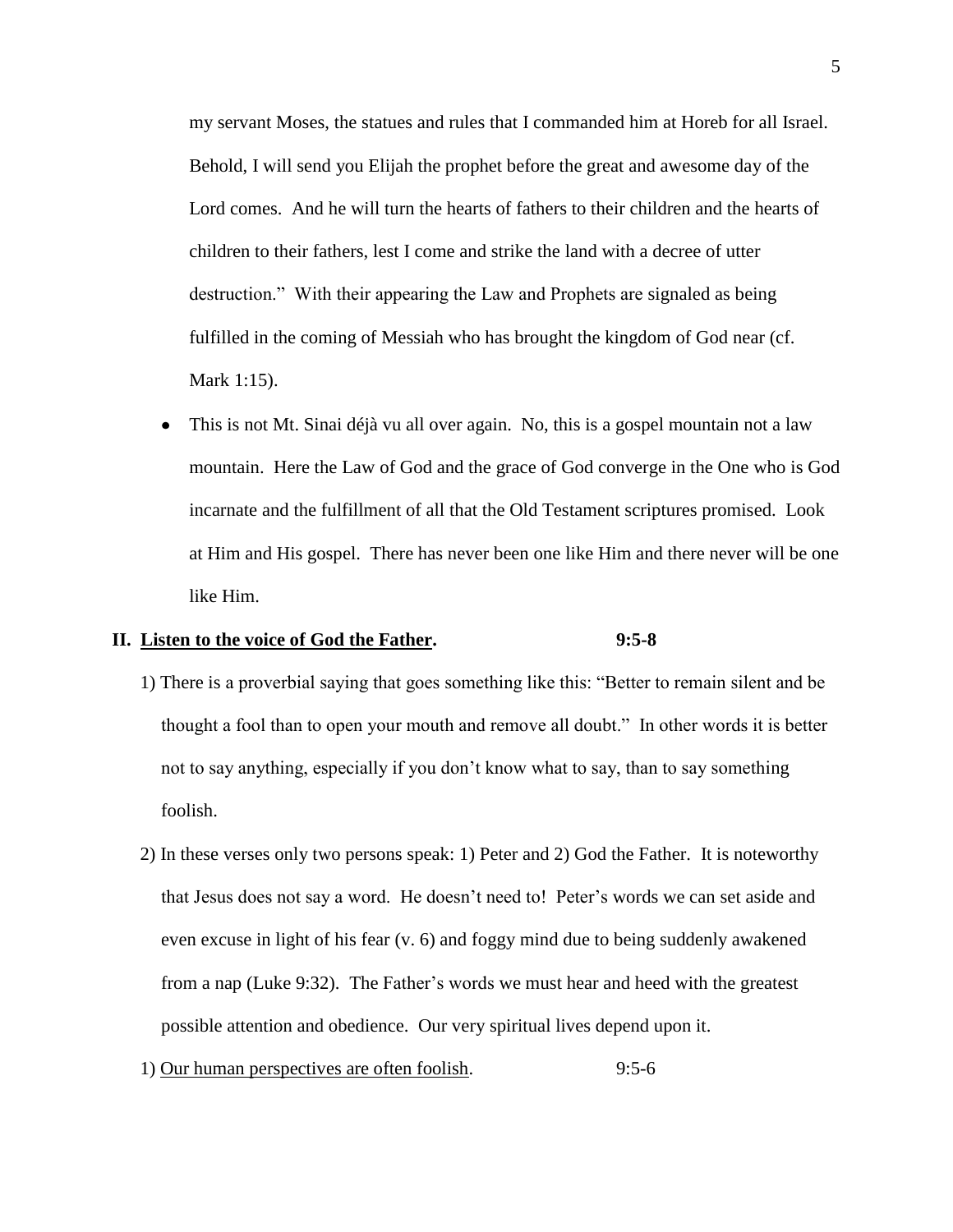- The disciples understandably are amazed at the revelation of the glorified Christ. Verse 6 says "they were terrified."
- Peter  $(v, 5)$ , not surprisingly, speaks up (cf. 8:29, 33) and says "it is good we are here." You think?! He then suggests that this mountain summit should be continued and he, James and John will gladly construct 3 tents, one for Jesus and two for the honored guest from the past.
- I can't help wondering: 1) was he now placing Jesus on equal standing with Elijah and Moses? 2) Does he think that staying up on a mountain in isolation is where God wants His workers?
- Any attempt to find merit in Peter's words is quickly dismissed in v. 6 where we read Mark's commentary, no doubt passed on to him by Peter himself, "he did not know what to say, for they were terrified."
- Peter was so excited and scared he just had to say something. His mind would only catch up with his words at a later date following the cross and resurrection.
- We will never understand the person and work of Christ apart from the cross and resurrection.
	- -Leave them out and He is at best a moralist.
	- -Leave them out and He is more accurately a fool.
	- -Leave out the cross and there is no atonement.
	- -Leave out the resurrection and there is no victory over sin.
- No, our human perspective on God's grand redemptive plan is often short-sighted and unclear. In sinful weakness, we would avoid the cross, stay on the mountain and make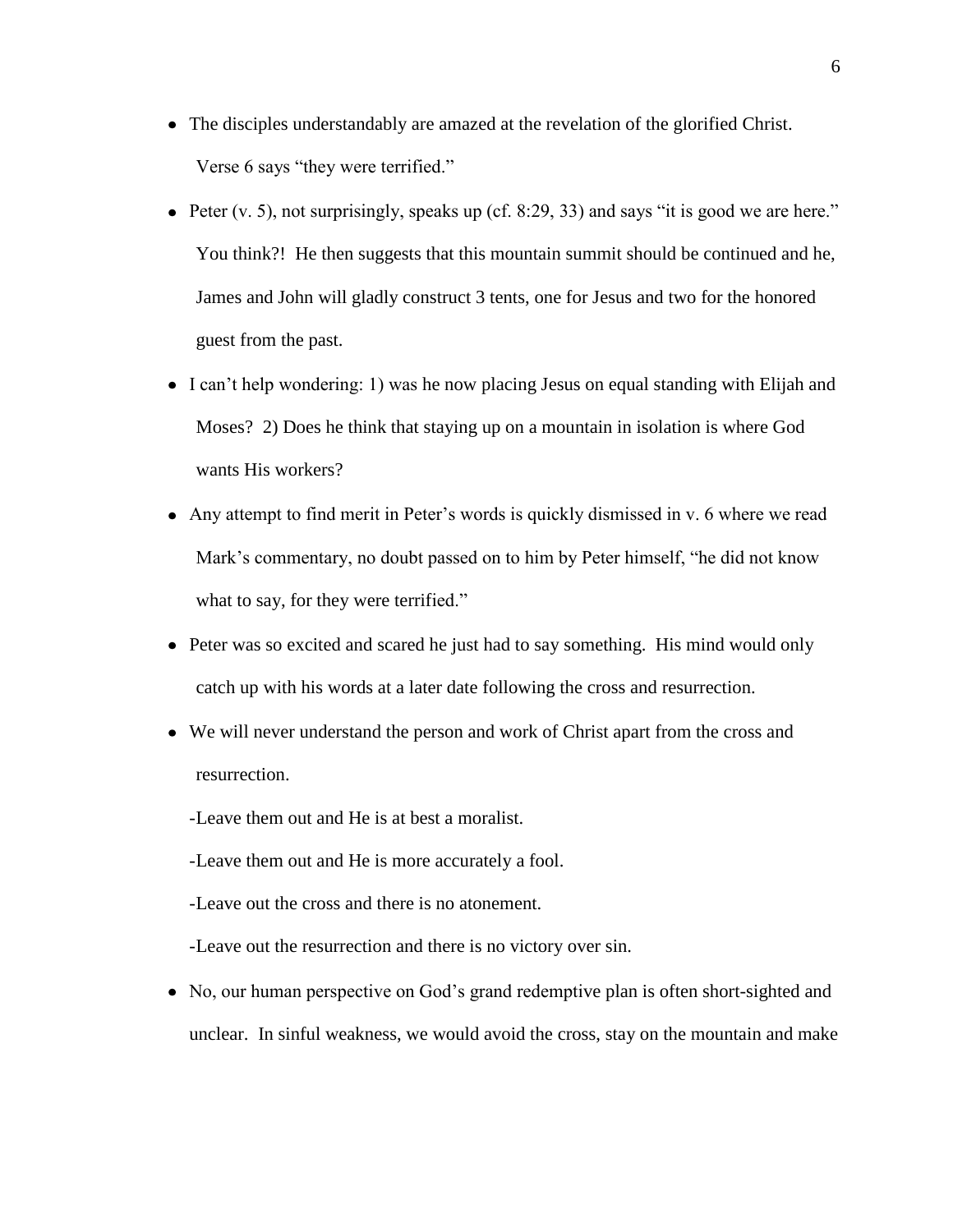ourselves comfortable. In contrast Jesus will embrace the cross, ascend Calvary's hill, and drink the cup of suffering filled with the wrath of God.

- 2) The divine perspective is what we need. 9:7-8
	-
	- Suddenly a cloud, God's *skekinah* glory cloud, overshadows or envelopes them (v. 7).  $\bullet$ The word for "overshadows" in the Greek translation of the Old Testament appears in Exodus 40:35 when the glory of God came upon and filled the tabernacle and in 1 Kings 8:10-11 when the glory cloud filled the temple (cf. also Luke 1:35).
	- $\bullet$  We do not need man made tents (v. 5). Rather we need the presence of the living God who now speaks words that thunder with authority and are pregnant with meaning: "a voice came out of the cloud, "This is my beloved Son, listen (pre. imp) to him (v. 7). -The statement recalls the words from heaven at Jesus' baptism (1:11).
		- -The statement calls to mind Deuteronomy 18:15 where Moses says God will send His prophet and "it is to him you shall listen."
		- -This is God's beloved Son, His unique, one of a kind Son.
		- -And because it is God's Son, we are to listen (pre. imp) to Him and only Him. Are you in doubt? Then let v. 8 clear up the matter!
		- -(v. 8) The cloud disappears, Elijah and Moses vanish, and "Jesus only" remains. Moses and Elijah were great revealers of truth along with all the other prophets, but the voice of God commands us to listen to His Son, to listen to Jesus. He is the greatest of them all with no rival. Give Him your ears. Have eyes only for Him (cf. Heb 12:2). He can give you what neither Moses or Elijah could ever give. This is God's perspective on the matter!

# **III. Learn From the Suffering of God's Servants. 9:9-13**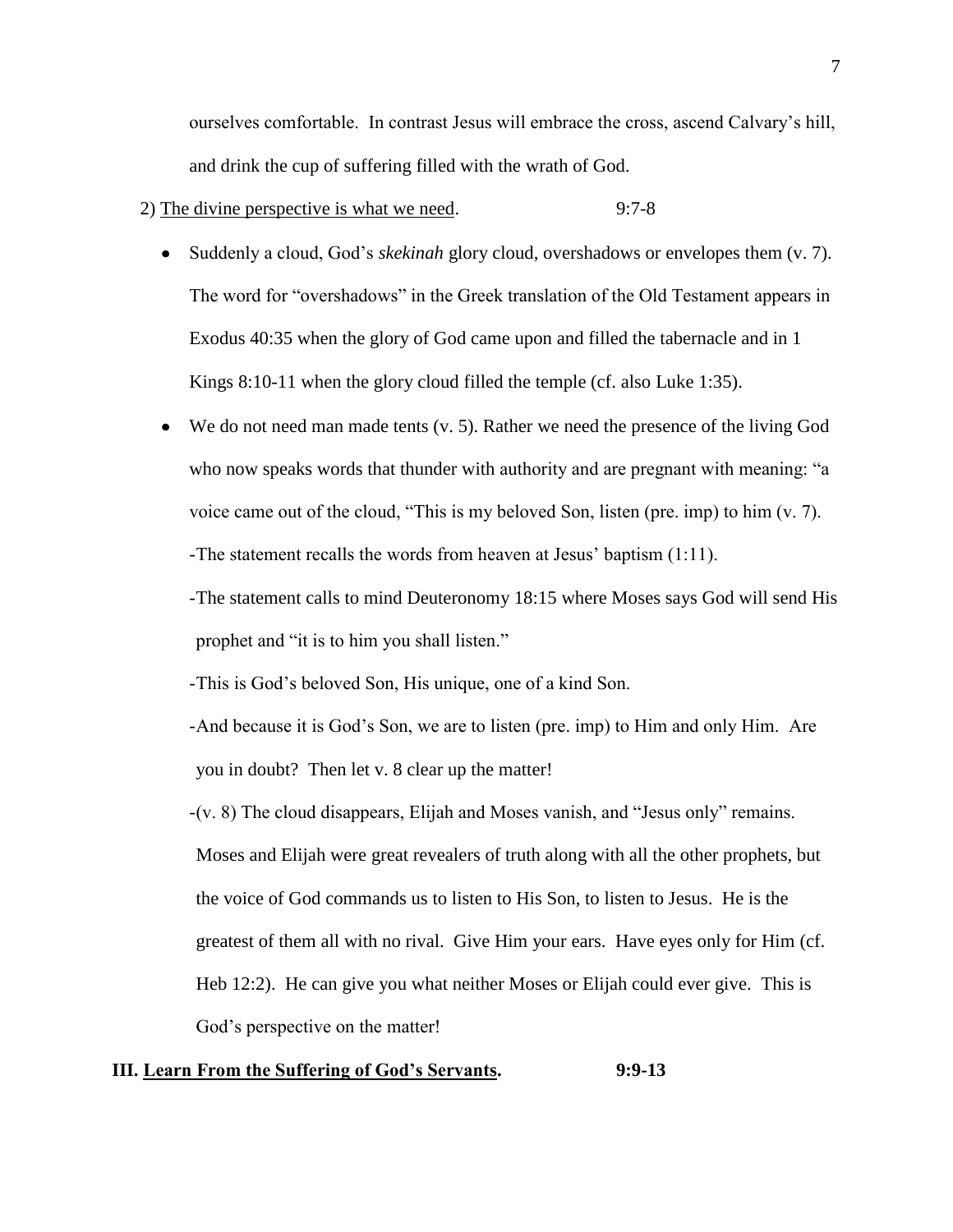- The summit on the mountain has concluded. The three disciples have learned that despite  $\bullet$ his earthly, outward appearance, Jesus is God. The transfiguration has proven that beyond any reasonable question.
- But, might the transfiguration not be an evidence of the soon triumph of the Messiah without the cross? Might the Christ enter into His glory and establish His kingdom in power now given the breath-taking display they had just witnessed?
- Who says the cross must come before the crown? Jesus does. What He has just experienced has not weakened His resolve to go to Calvary. It has emboldened Him to go and drink the very last drop of the cup of divine wrath in the place of unworthy and helpless sinners.

# 1) God's Son Jesus was crucified but rose from the dead. 9:9-10

As they descend from the mountain they receive a command ("He charged them") to tell no one what they had seen… "until the Son of Man had risen from the dead" (cf. 8:31). This is our Lord's last command to silence in Mark's gospel, and the only one that receives a time limitation. After the resurrection, proclamation is the order of the day! The "Son of Man' title appear only twice in the first half of Mark (2:10, 28). Now it will occur with great regularity especially in the context of His suffering (8:31; 9:9, 12; 10:33, 45; 14:21, 41). The title harkens back to the heavenly man of Daniel 7:13-14 which reads, "I saw in the night visions, and behold, with the clouds of heaven there came one like a son of man, and he came to the Ancient of Days and was presented before him. And to him was given dominion and glory and a kingdom, that all peoples, nations, and languages should serve him; his dominion is an everlasting dominion, which shall not pass away, and his kingdom one that shall not be destroyed."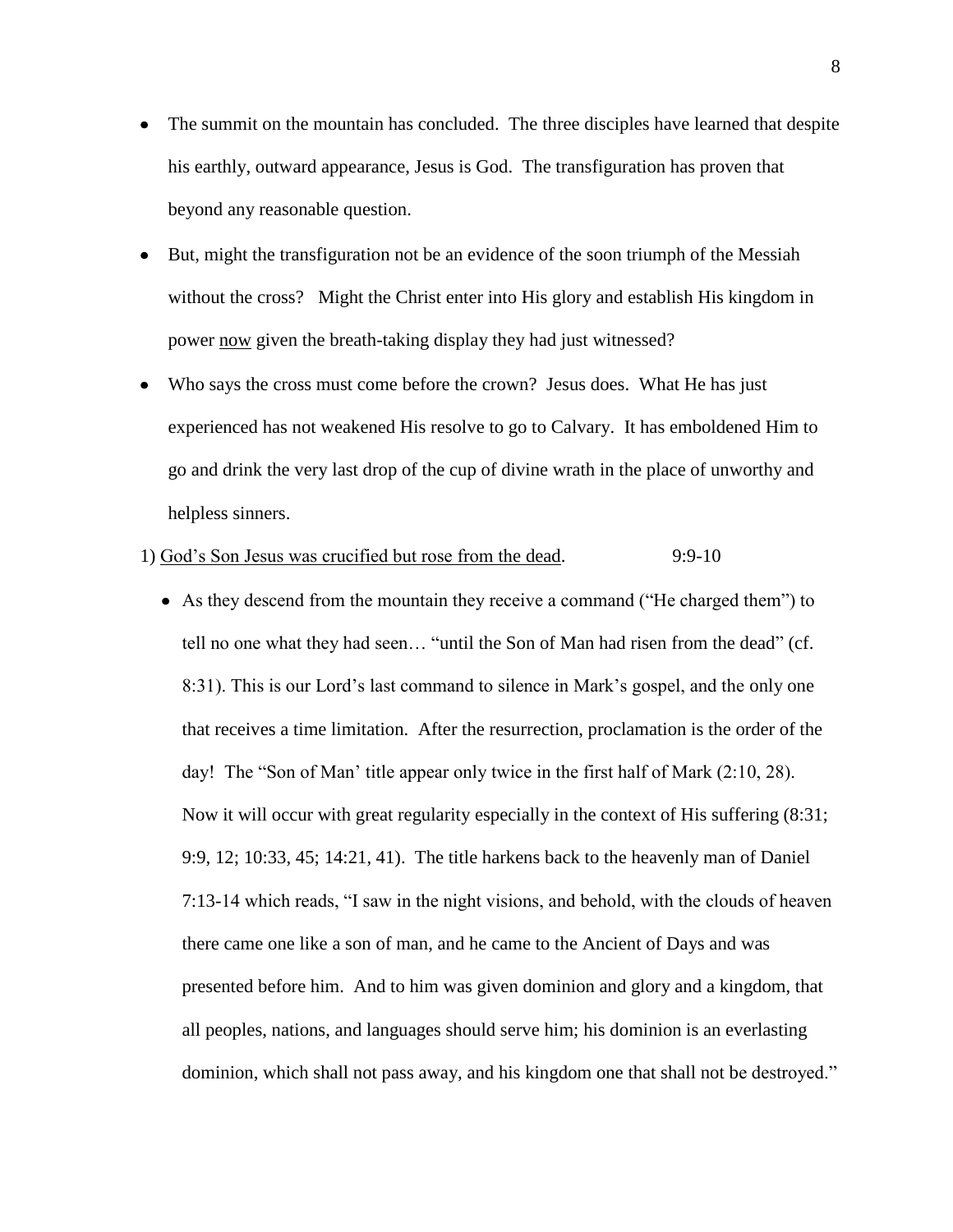- Jesus is the coming Lord of glory who will inherit a universal and everlasting kingdom. But first He will suffer and die. Then, and only then, would He rise from the dead and be glorified.
- Also, on hearing this the three disciples did two things: 1) they kept the matter to themselves as Jesus commanded them, and 2) they kept questioning each other about what "rising from the dead" meant. They certainly had a place in their theology for such a doctrine. But that was expected to take place at the end of the age. That, I believe explains their question in v. 11.

#### 2) God's servant was mistreated but completed his assignment. 9:11-13

- In Malachi 4:4-6 again we read, "Remember the law of my servant Moses, the statutes and rules that I commanded him at Horeb for all Israel. Behold, I will send you Elijah the prophet before the great and awesome day of the Lord comes. And he will turn the hearts of fathers to their children and the hearts of children to their fathers, lest I come and strike the land with a decree of utter destruction." The presence of Moses and Elijah at the transfiguration, references to resurrection from the dead, and the recognition that Jesus is the Messiah would constitute a compelling argument that the end of the age is near. Therefore that prompts a question in the disciples mind recorded in v. 11.
- "And they asked him, why do the scribes say that first Elijah must come?" That is a perfectly logical question in light of Scripture and their experience on the mountain.
- Jesus responds in v. 12 with a surprising connection. Yes, "Elijah does come first to restore all things. And how it is written of the Son of Man that he should suffer many things and be treated with contempt?" Wow! They did not see that one coming! The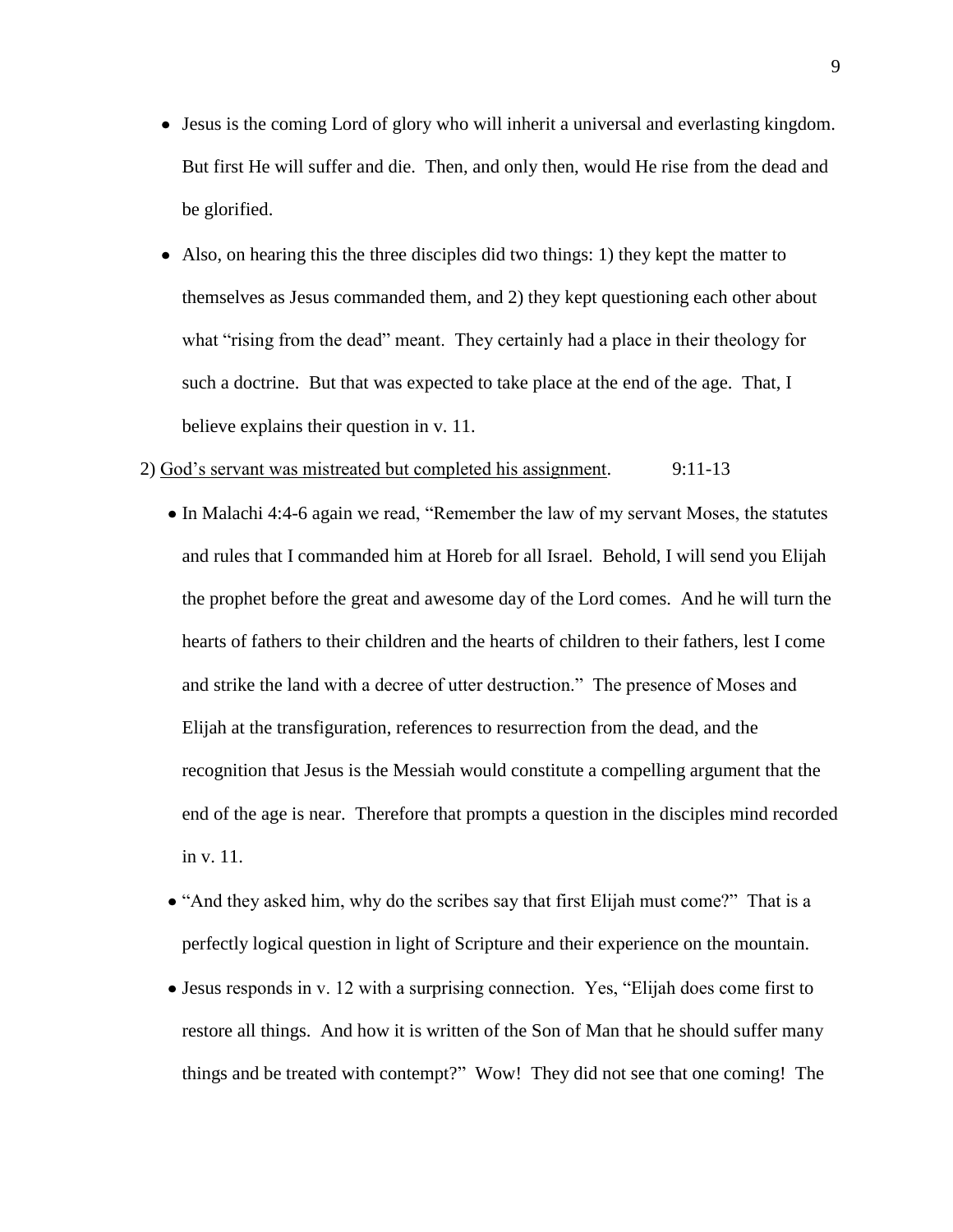same divine Scriptures that predicted the coming of Elijah prior to the Day of the Lord also predicted a suffering Messiah. How did they miss Psalm 16; 22; 110; Isaiah 52:13-53:12? Read the whole of the Old Testament in light of Gen. 3:15 and all that unfolds from there. The Son of Man will suffer, be treated with contempt, be killed and then He will rise from the dead.

- As for Elijah, he has come in the person of John the Baptist (cf. Matt  $17:12-13$ ). Further, they did what they pleased with him. He suffered a ruthless, arbitrary death at the hands of evil men. They rejected his message and killed him. They will do the same with Jesus. But, John fulfilled the assignment given to him by God and so would our Lord.
- I agree with John Grassmick that "John the Baptist fulfilled the Elijah prophecy (Mal. 4:5-6) typically at Christ's First Advent. Yet, Malachi's prophecy (Mal. 4:5-6) indicates that Elijah himself [or one in the spirit of Elijah like John the Baptist] will also appear just before Christ's Second Advent (cf. Rev. 11). (*BKC*, 144).
- So both God's prophet and God's Son would experience very similar fates (rejection and execution). However, God faithfully saw them thru their suffering and greatest hours of trial! Might we not be able to trust him to do the same for us?!

**Conclusion:** Why was Jesus gloriously transfigured? Why did the God who came incognito, just for a moment, reveal His true identity and nature in an unmistakable fashion? Let me close with a summation:

- 1) It was to reveal the true nature of Jesus as God incarnate.
- 2) It was to strengthen Christ as He began His march to the cross.
- 3) It was to fortify the disciples in obeying the call to radical discipleship.